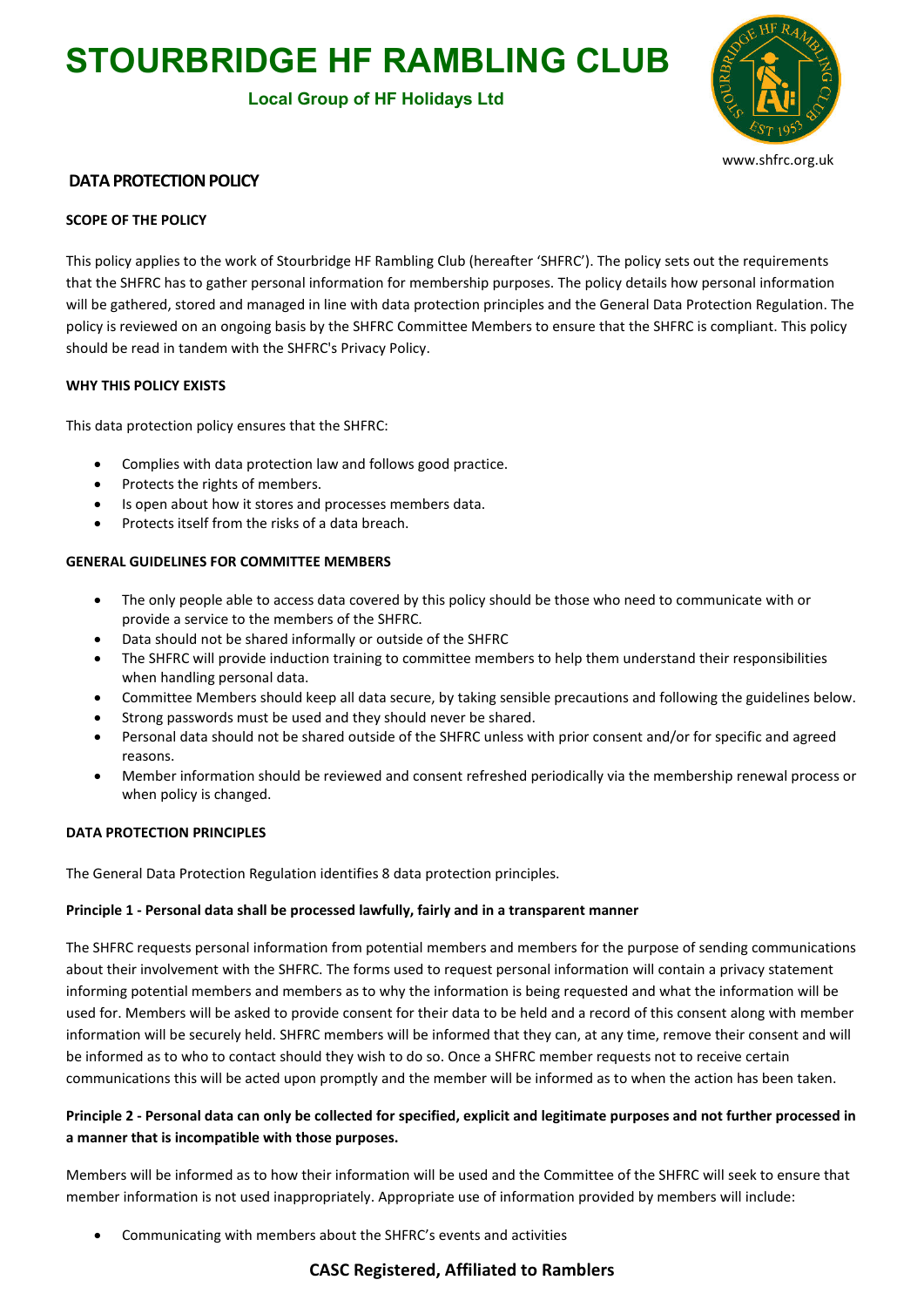# **STOURBRIDGE HF RAMBLING CLUB**

# **Local Group of HF Holidays Ltd**



www.shfrc.org.uk

- Communicating with members about their membership and/or renewal of their membership.
- Communicating with members about specific issues that may have arisen during the course of their membership.

The SHFRC Committee will ensure that only appropriate communications are made. Inappropriate communication would include sending SHFRC members marketing and/or promotional materials from external service providers.

# **Principle 3 - The collection of personal data must be adequate, relevant and limited to what is necessary compared to the purpose(s) data is collected for.**

Members of the SHFRC will only be asked to provide information that is relevant for membership purposes. This will include:

- Name.
- Postal address.
- Email address.
- Telephone number(s).
- Emergency contact.

Where additional information may be required, this will be obtained with the specific consent of the member who will be informed as to why this information is required and the purpose that it will be used for.

Photographs may be taken on rambles and at SHFRC social events for inclusion, without names, on the club website, social media or calendar. Photographs which show children will not be published without the consent of parent or guardian.

There may be occasional instances where a members' data needs to be shared with a third party due to an accident or incident involving statutory authorities. Where it is in the best interests of the member or the SHFRC in these instances where the SHFRC has a substantiated concern then consent does not have to be sought from the member.

# **Principle 4 – Personal data held should be accurate and, where necessary, kept up to date. Every reasonable step must be taken to ensure that personal data that are inaccurate are erased or rectified without delay.**

The SHFRC has a responsibility to ensure members' information is kept up to date. Members will be informed to let the membership secretary know if any of their personal information changes. In addition, on an annual basis the membership renewal forms will provide an opportunity for members to resubmit their personal information and reconfirm their consent for the SHFRC to communicate with them.

# **Principle 5 – Personal data which is kept in a form which permits identification of individuals shall not be kept for longer than is necessary.**

The SHFRC will delete/destroy personal data within 12 months of membership ceasing unless there are insurance or legal reasons for retaining. The SHFRC may store photographs and programmes indefinitely in its archive/website.

#### **Principle 6 - Personal data must be processed in accordance with the individuals' rights.**

The SHFRC will ensure that members' information is managed in such a way as to not infringe an individual members rights which include:

- The right to be informed.
- The right of access.
- The right to rectification.
- The right to erasure.
- The right to restrict processing.
- The right to data portability.
- The right to object.

# **CASC Registered, Affiliated to Ramblers**